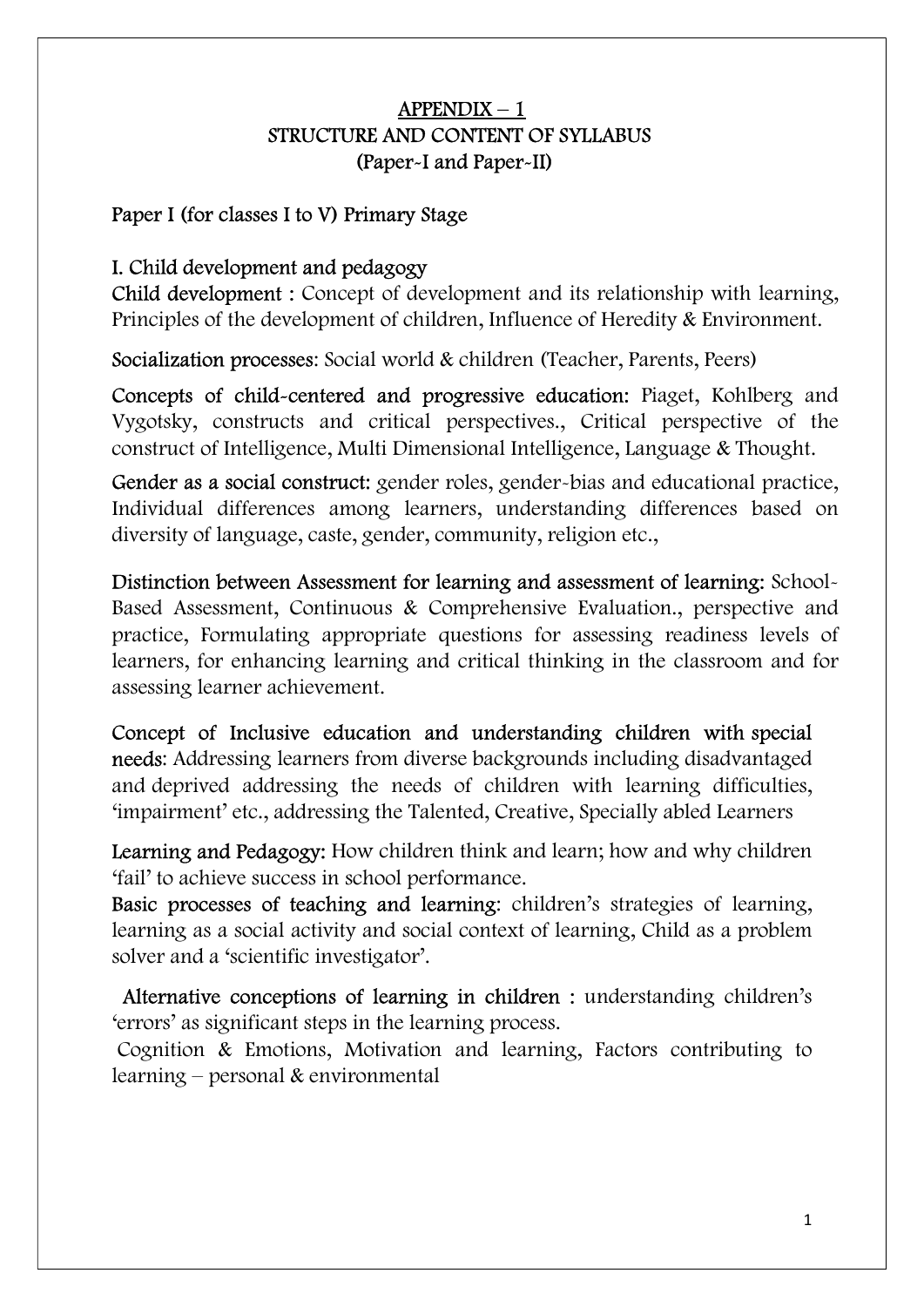### II. Language I

Language Comprehension Reading unseen passages – Answering the question based on the given unseen passage.(Prose, Drama or Poetry.)

Pedagogy of Language Development: Learning and acquisition, Principles of language Teaching, Role of listening and speaking, function of language and how children use it as a tool

Critical perspective on the role of grammar in learning a language for communicating ideas verbally and in written form.

Challenges of teaching language in a diverse classroom and Language Skills.

 Teaching- learning materials: Textbook, multi-media materials, multilingual resource of the classroom, Remedial Teaching

### III. Language – II

Language Comprehension Reading unseen passages – Answering the question based on the given unseen passage.(Prose, Drama or Poetry.)

Pedagogy of Language Development: Learning and acquisition, Principles of language Teaching, Role of listening and speaking, function of language and how children use it as a tool.

Critical perspective on the role of grammar in learning a language for communicating ideas verbally and in written form.

Challenges of teaching language in a diverse classroom and Language Skills.

 Teaching-learning materials: Textbook, multi-media materials, multilingual resource of the classroom, Remedial Teaching.

### IV. Mathematics Content :

- 1) Geometrical figures & the knowledge of space
- 2) 3-D Geometrical figures
- 3) Numbers
- 4) Fractions
- 5) Mathematical operations on numbers and algebraic expressions
- 6) Measurements- Weight, time and volume
- 7) Data handling & Measures of central tendency
- 8) Ratio and proportion
- 9) Mathematics in daily life
- 10) Lines & angles
- 11) Polygons
- 12) Basic algebra Linear equations & Identities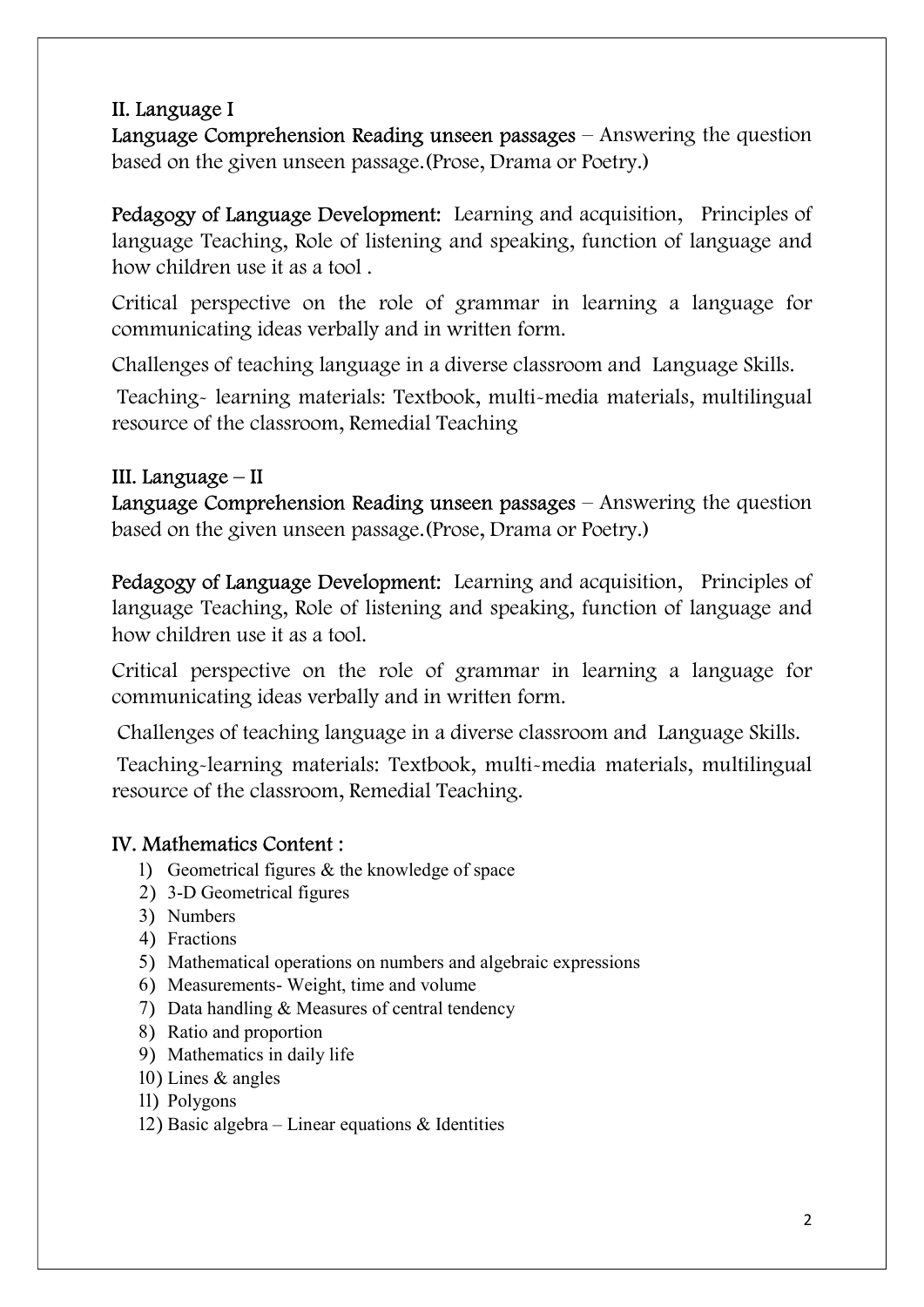### Pedagogical issues:

Nature of Mathematics/Logical thinking; understanding children's thinking and reasoning patterns and strategies of making meaning and learning, Place of Mathematics in Curriculum, Language of Mathematics, Community Mathematics, Evaluation through formal and informal methods, Problems of Teaching, Error analysis and related aspects of learning and teaching, Diagnostic and Remedial Teaching.

### V. ENVIRONMENTAL SCIENCE

#### Syllabus :

#### 1. Our Environment :

- a) Major components of environment, types of ecosystem, life diversity and its features, food chain, and nature balancing factors, Food web, ecological Pyramids, Plant and animal species, factors of Biodensity, Tropic levels, Types of pollution, reasonseffects- remedial measures, green house effect, green house gasses, sustainable development and its maintenance, waste management measures.
- b) Environment movements (Related to state and national level), Important Environment activists, state and national award winning literature and writers related to environment, major environmental phenomena, types of ecological conservation.

#### 2. Living world :

Life processes, classification of organisms. How to organisms reproduce. Cell, Tissues, organ and organs system.

3. Sources of Energy : Solar Energy, Wind Energy, Tidal Energy, Geothermal Energy, Biodegradable wastes, non biodegradable wastes, Chemicals in our daily life.

#### 4. Human Health and Hygiene :

Carbohydrates : Types of Monomers, lipids, proteins, Vitamins, Minerals, Deficiencies.

5. Natural Phenomena : Motion, Force, Gravitation, Newton's laws of motion, distance – speed graphs.

#### 6. How do things works :

Electricity : Definitions of important terminologies, SI units, Numericals.

### 7. Pedagogy of Environmental Science :

- Important methods of teaching
- Current teaching learning interaction.
- Main features of NCF-2005
- Features and uses of practical methods.
- Values which are to be integrated in classroom learning process.
- Evaluation methods, existing evaluation methods and maintenance of records.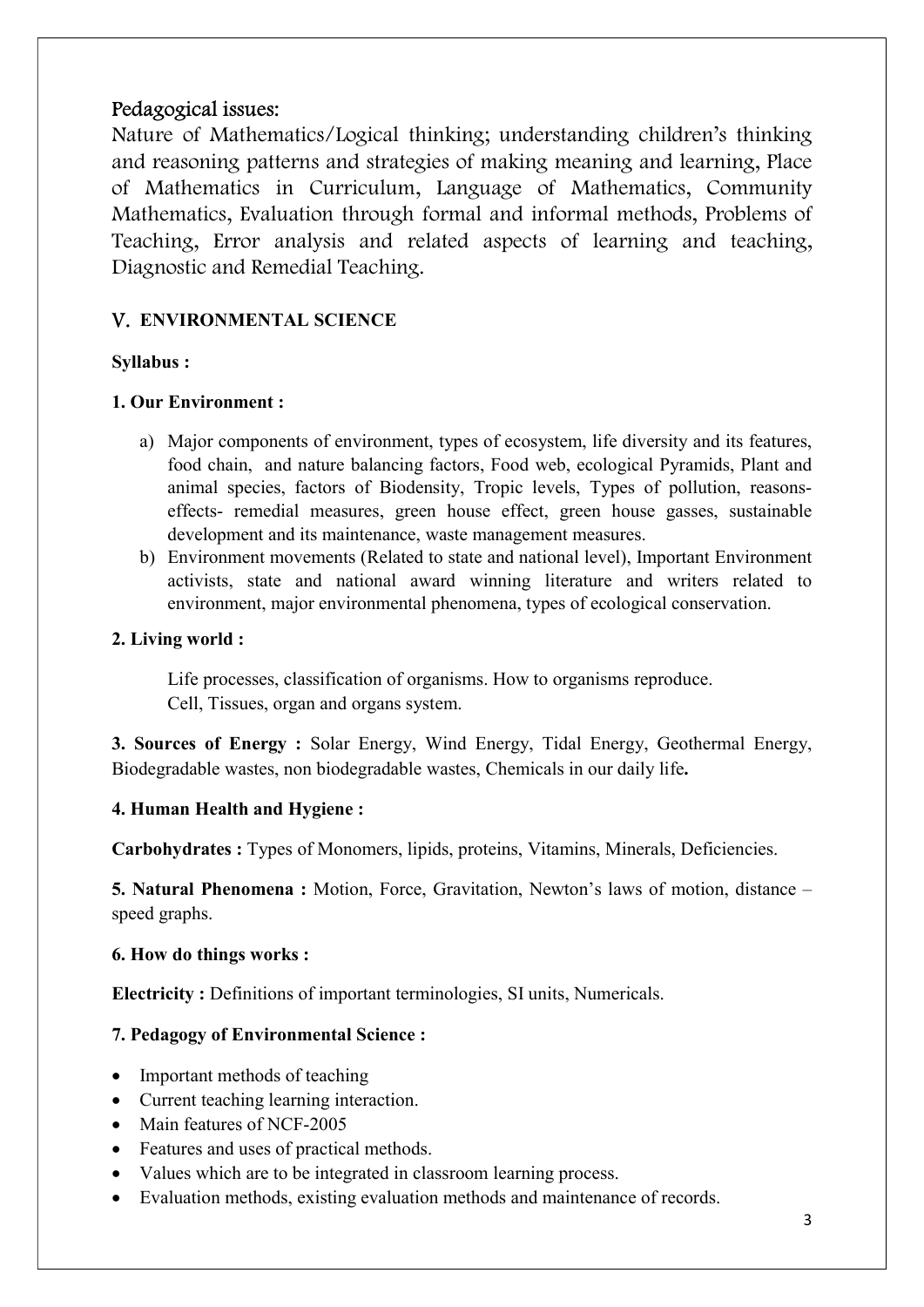### VI Social Studies : (For Visually impaired instead of mathematics and EVS)

Concepts, content and pedagogy of social studies pertaining to classes 6 to 8 and difficulty level upto secondary level (class 10).

### Content:

History : When, Where and How, The Earliest Societies , The First Cities, Early States, New Ideas, The First Empire, Contacts with Distant lands, Political Developments, Culture and Science, New Kings and Kingdoms, Sultans of Delhi, Architecture, Creation of an Empire, Social Change, Regional Cultures, The Establishment of Company Power, Rural Life and Society, Colonialism and Tribal Societies, The Revolt of 1857-58 ,Women and reform, Challenging the Caste System, The Nationalist Movement, India After independence.

Geography: Geography as a social study and as a science, Planet- Earth in the solar system, Globe, Environment in its totality: natural and human environment, Air, Water, Human Environment - settlement, transport and communication, Resources- Types-Natural and Human, Agriculture.

Social and Political Life: Diversity, Government, Local Government, Making a Living, Democracy, State Government, Understanding Media, Unpacking Gender, The Constitution, Parliamentary Government, The Judiciary, Social Justice and the Marginalized.

Pedagogical issues: Concept & Nature of Social Science/Social Studies, Class Room Processes, activities and discourse, Developing Critical thinking, Enquiry/Empirical Evidence, Problems of teaching Social Science/Social Studies, Sources – Primary & Secondary, Project Work, Evaluation.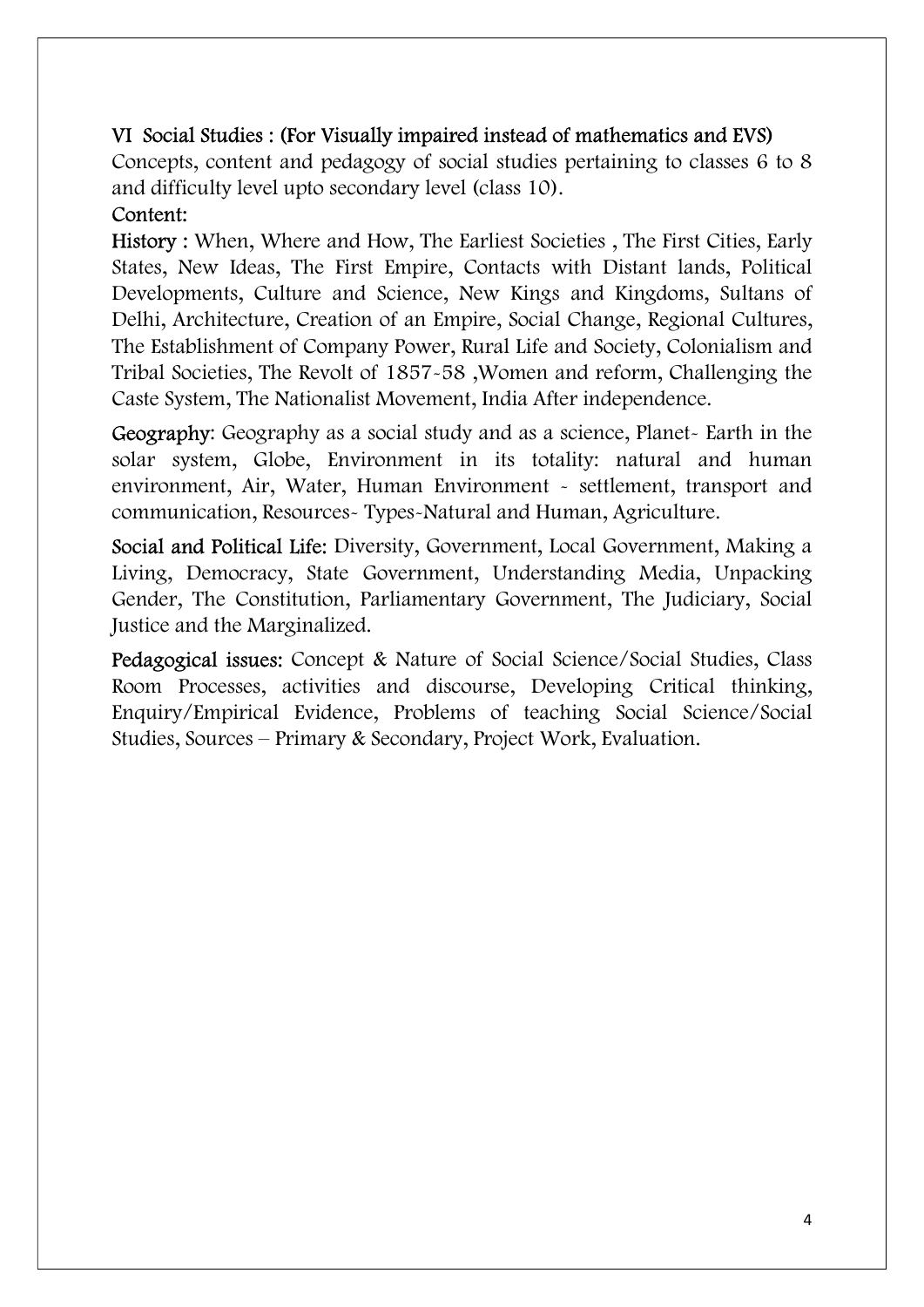# Paper II (for classes VI to VIII) Higher Primary

# I. Child Development and Pedagogy

Child development : Concept of development and its relationship with learning, Principles of the development of children, Influence of Heredity & Environment.

Socialization processes: Social world & children (Teacher, Parents, Peers) Ĭ

Concepts of child-centered and progressive education: Piaget, Kohlberg and Vygotsky, constructs and critical perspectives., Critical perspective of the construct of Intelligence, Multi Dimensional Intelligence, Language & Thought.

Gender as a social construct: gender roles, gender-bias and educational practice, Individual differences among learners, understanding differences based on diversity of language, caste, gender, community, religion etc.,

Distinction between Assessment for learning and assessment of learning: School-Based Assessment, Continuous & Comprehensive Evaluation., perspective and practice, Formulating appropriate questions for assessing readiness levels of learners, for enhancing learning and critical thinking in the classroom and for assessing learner achievement.

Concept of Inclusive education and understanding children with special needs addressing learners from diverse backgrounds including disadvantaged and deprived addressing the needs of children with learning difficulties, 'impairment' etc., addressing the Talented, Creative, Specially abled Learners

Learning and Pedagogy: How children think and learn; how and why children 'fail' to achieve success in school performance.

Basic processes of teaching and learning, children's strategies of learning, learning as a social activity and social context of learning, Child as a problem solver and a 'scientific investigator'.

 Alternative conceptions of learning in children, understanding children's 'errors' as significant steps in the learning process.

 Cognition & Emotions, Motivation and learning ,Factors contributing to learning – personal & environmental

# II. Language I

Language Comprehension Reading unseen passages – Answering the question based on the given unseen passage.(Prose, Drama or Poetry.)

Pedagogy of Language Development: Learning and acquisition, Principles of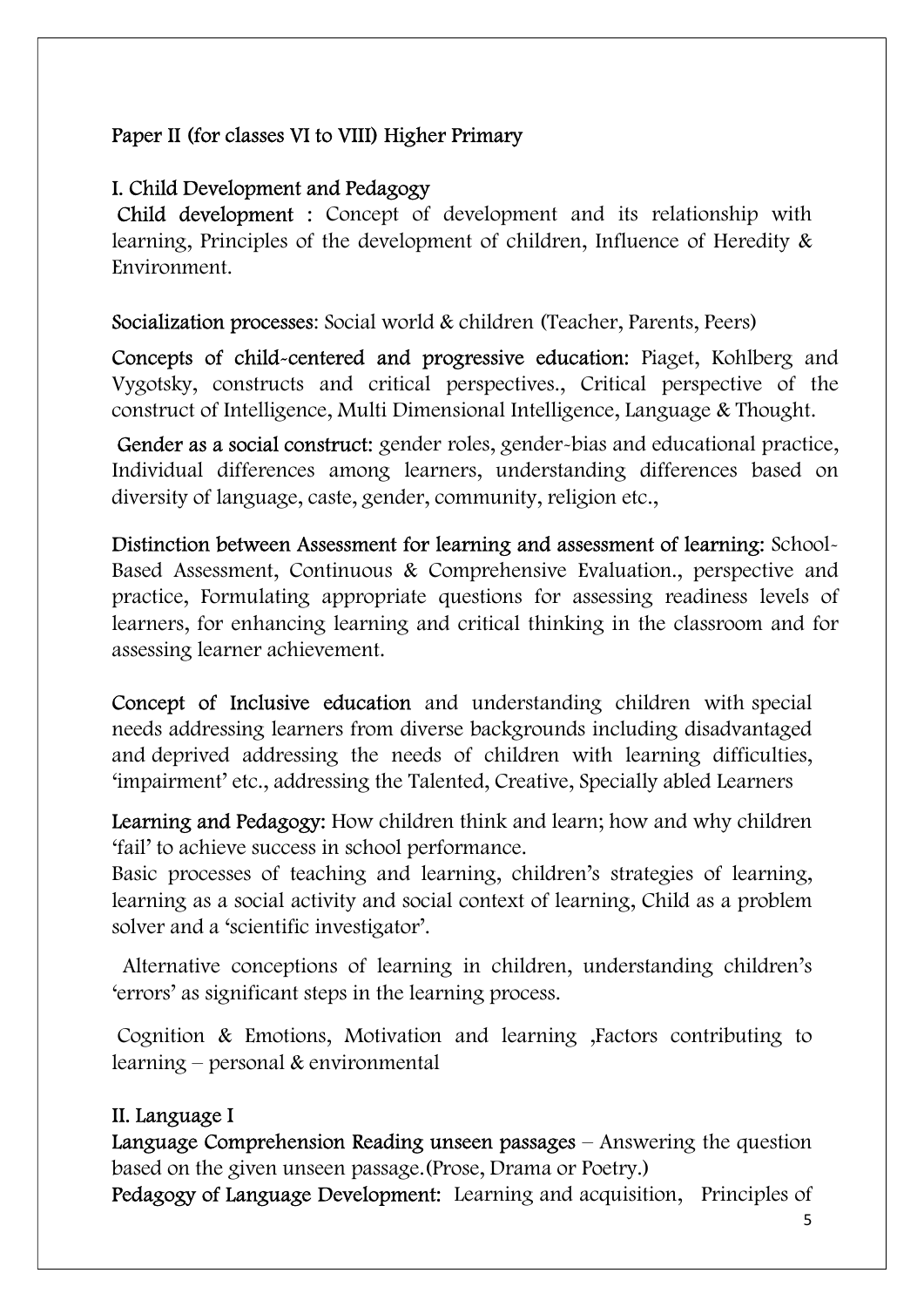language Teaching, Role of listening and speaking, function of language and how children use it as a tool .

Critical perspective on the role of grammar in learning a language for communicating ideas verbally and in written form.

Challenges of teaching language in a diverse classroom and Language Skills.

 Teaching- learning materials: Textbook, multi-media materials, multilingual resource of the classroom, Remedial Teaching

# III. Language – II

Comprehension: Two unseen prose passages (discursive or literary or narrative or scientific) with question on comprehension, grammar and verbal Ability.

Pedagogy of Language Development: Learning and acquisition, Principles of language Teaching, Role of listening and speaking; function of language and how children use it as a tool, Critical perspective on the role of grammar in learning a language for communicating ideas verbally and in written form, Challenges of teaching language in a diverse classroom; language difficulties, errors and disorders, Challenges of teaching language in a diverse classroom; language difficulties, errors and disorders, Evaluating language comprehension and proficiency: speaking, listening, reading and writing, Teaching– learning materials: Textbook, multi-media materials, multilingual resource of the classroom, Remedial Teaching.

# IV. Mathematics and Science:

### Mathematics

### Content:

- 1) Arithmatic Progression
- 2) Number system
- 3) Statistics & Probability
- 4) Trigonometry
- 5) Co-ordinate geometry
- 6) Identifies
- 7) Pair of linear equations in two variables
- 8) Quadratic equations
- 9) Polynomials
- 10) Mensuration
- 11) Triangles
- 12) Quadrilaterals
- 13) Circles
- 14) Area related to circles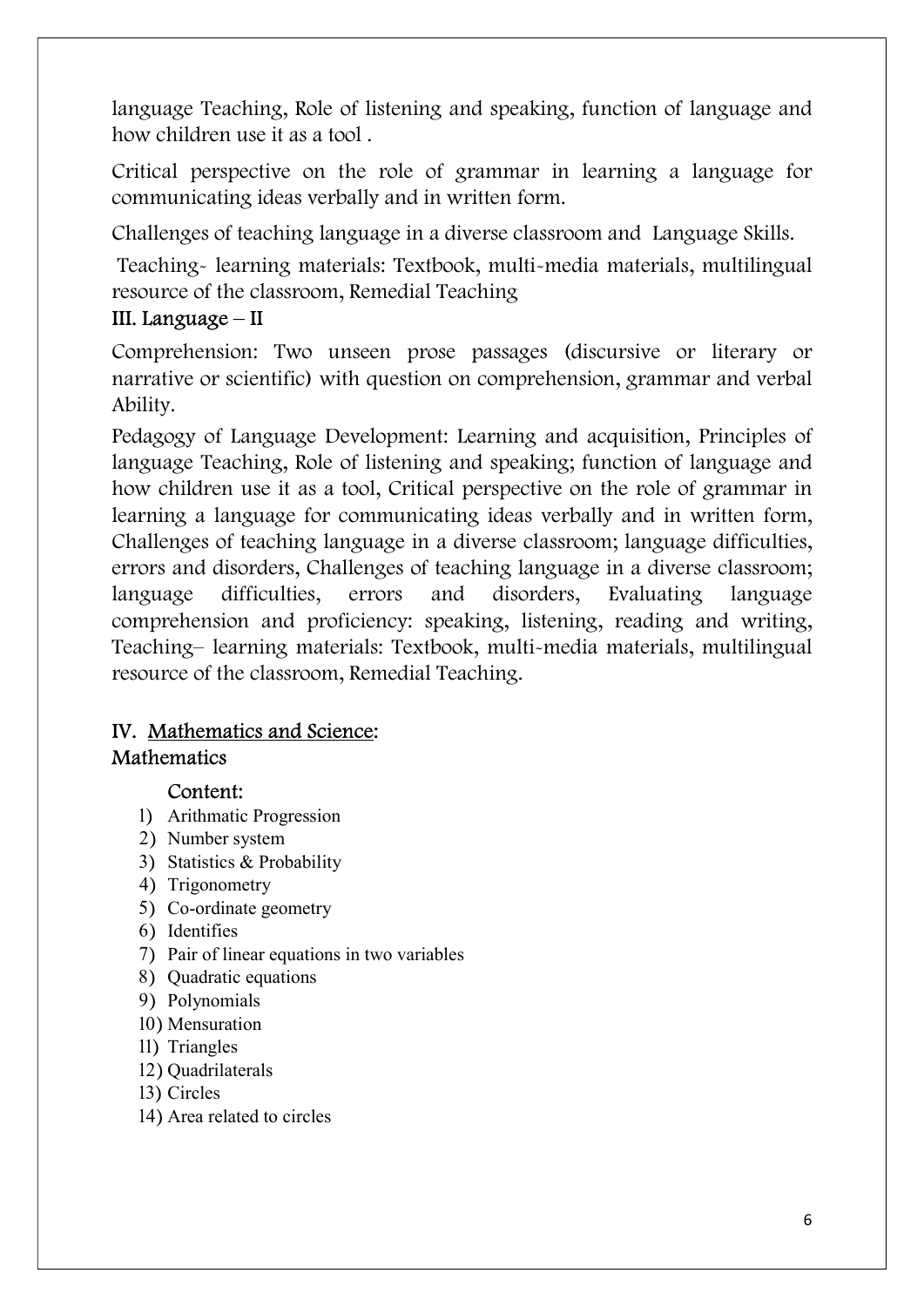Pedagogical issues: Nature of Mathematics/Logical thinking, Place of Mathematics in Curriculum, Language of Mathematics, Community Mathematics, Evaluation, Remedial Teaching, Problem of Teaching

#### Science

#### Content :

### 1. Physics

Motion : Definitions, Types of motion, Law & Equations of motion.

- Laws and numericals.

Gravitation : Law, numericals.

#### How do things work :

Light - Reflection

- Refraction

Lens - Concave, Convex

- Mirror Concave, Convex
	- Images formed in Spherical mirrors and lens

Electricity and Electric Circuits -Definitions, units, derivations.

Resistors - Numericals, circuit diagrams.

Magnetism - Definition, Various laws, numericals, AC, DC motors and generators.

Natural phenomenon : Eye, Eye defects.

: TIR, Dispersion.

### 2. Chemistry

**Materials & Materials in our daily life** – Metals, non metals.

- Physical and chemical properties

Acids, Bases and Salts: Physical and chemical properties.

Atoms and Molecules : Formulae, Masses, electronic configuration.

Polymers : Artificial, natural, uses.

Natural resources : Types and applications.

Chemicals in our daily life : Soaps, detergents, Sweeteners, medicines, Drugs.

3. Biology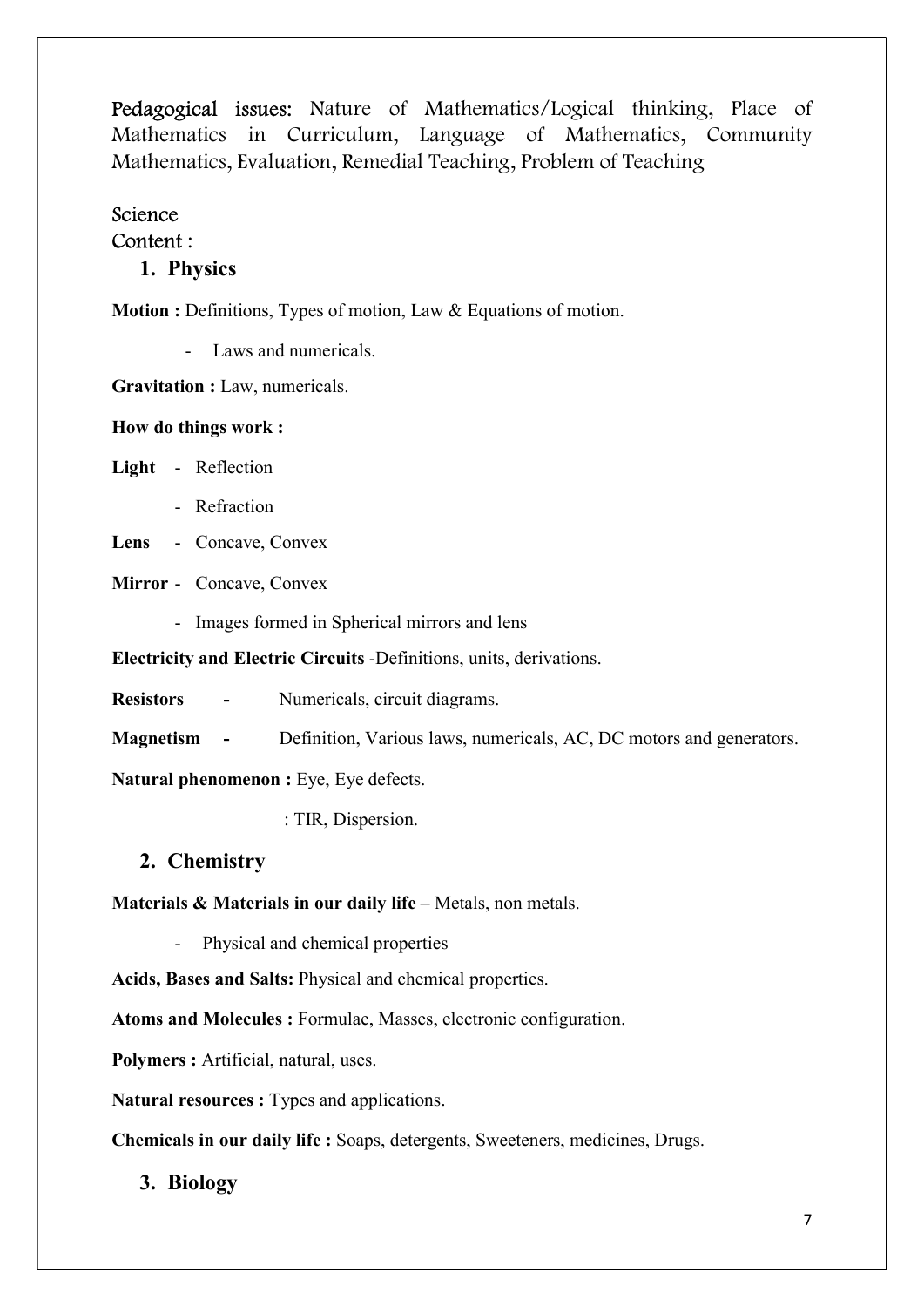Food - Definition of food - Food and its importance - Food chain - Food web - Food pyramid Food and its sources - Plant source and animal source implications. Food and its constituents : Energy giving food - Carbohydrates & lipids Body building food - Proteins Body protectors - Vitamins & minerals, Roughage and water. Living World : Micro organisms Plant kingdom - Thallophyta Animal kingdom - Bryophyta Pteriodophyta Gymnosperms

Angiosperms

Protista, Protozoa, Fungi Prokaryotic and Eukaryotes.

#### Animal kingdom :

| <b>Vertebrates</b> | <b>Invertebrates</b> |
|--------------------|----------------------|
| Pisus              | Porifera             |
| Amphibia           | Coclenorata          |
| Reptiles           | Platynelminthes      |
| Aves               | Nematoda             |
| Mammals            | Aanelia              |
|                    | Arthropoda           |
|                    | Mollusca             |
|                    | Echino dermata       |

#### Cell : Plant cell and Animal cell

-Tissues, organ, organ system.